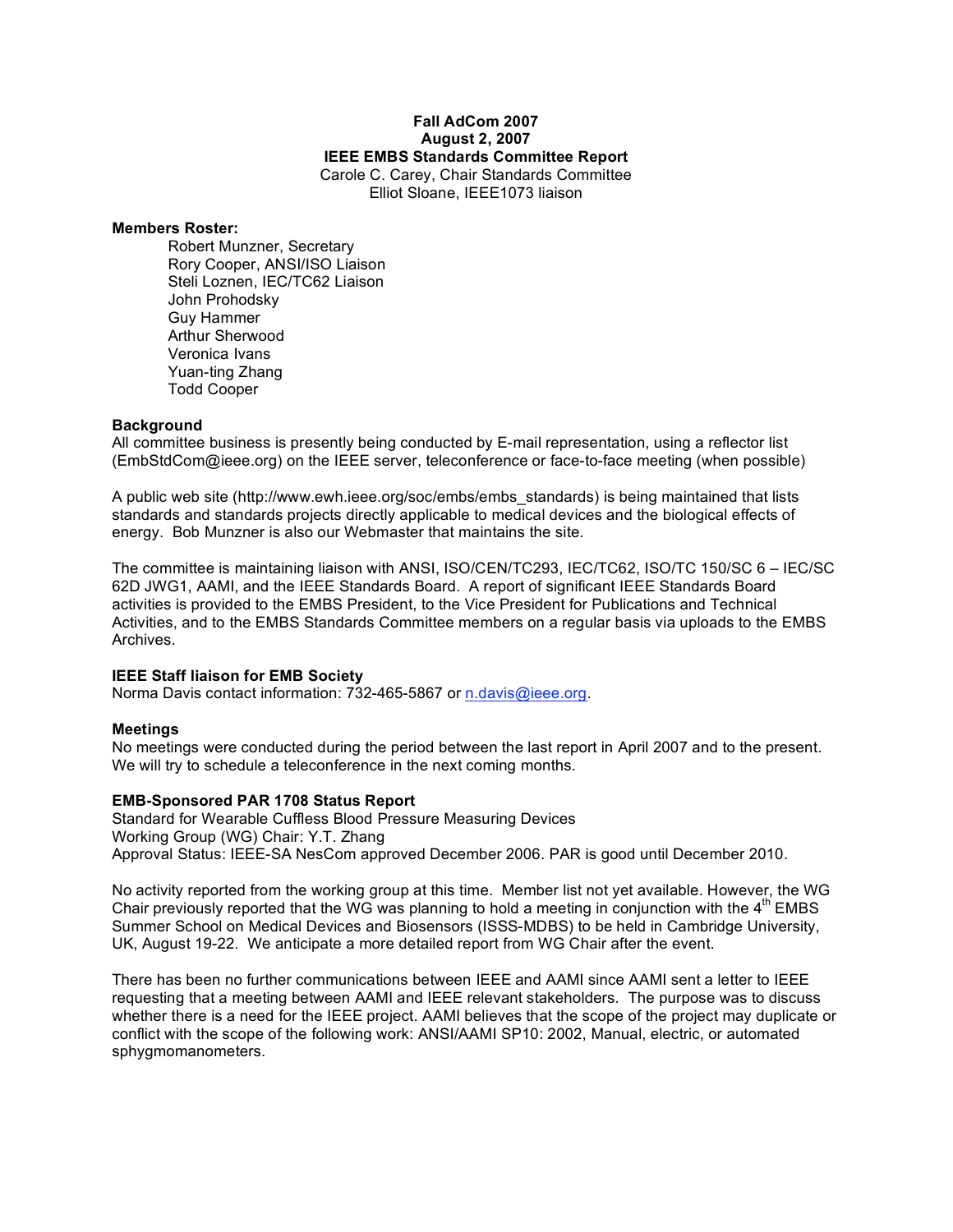During the April AdCom meeting in Seattle, Y.T. Zhang, Elliott Sloane and I had sidebar discussion to talk about the AAMI letter. The consensus was that we should proceed with the WG's effort. Yongmin indicated his willingness to support WG's effort if needed during the communication with AAMI.

#### **Possible Collaboration between IEEE 11073 (Medical Device Communication), Todd Cooper et al. and IEEE 802.15 WPAN Study Group Medical Device Area Networks (SG - MBAN)** http://www.ieee802.org/15/pub/SGmban.html

The IEEE 802.15 Study Group MBAN will define a standard for short range, wireless communication in the vicinity of, or inside human body. It will use the frequency bands, approved by national medical and regulatory authorities.

It was brought to my attention by one of the 11073 members about the study group. I facilitated an e-mail communication to bring the two groups together and talk. A teleconference occurred on June 27 in which I participated. Todd Cooper, Bob Heile, Mark Schnell, Rick Cnossen, Jan Wittener, David Cypher, Joe Morrissey are in the loop. Arthur Astrin is the Chair of the IEEE 802.15 SG MBAN.

The teleconference was a good start to dialogue. A. Astrin mentioned that their SG did a study of 11073 activities. The participants in the call decided that there should be a liaison between 11073 and 802.15.

# **IEEE-SA Standards Board Meeting**

I attended the June series meeting at IEEE headquarters in Piscataway.

Of note are the following:

- Revisions to the Bylaws and Ops Manual will be proposed and will be submitted to ProCom (Procedures Committee) for review at the September meeting.
- Some standards development groups and Sponsor have failed to submit the required yearly L-50S report (Financial). [Happy to note that EMB Society and its standard development groups (11073 and 1708) were compliant.] The SASB affirmatively voted the following actions for noncompliance:

1. Standards development meetings of non-compliant groups are not duly authorized by IEEE including for the purposes of IEEE Bylaws I-300.3. (i.e., indemnification).

2. No sponsor actions will be considered at the SASB or its sub-committees for noncompliant standards development groups or for of non-compliant Sponsors.

3. All activities of standards development groups and Sponsors will be suspended effective at the September SASB meeting unless both the standards development group and its Sponsor are compliant.

- Copyright issues are not the responsibility of PatCom (Patent Committee)
- New NGSN Study Group (Next Generation Service Network project) -- [This tidbit may be of interest to our 11073 WG.] The NGSN study group will develop an IEEE PAR for a project to standardize overlay network architecture for the lifecycle management of multiple, value-added collaborative, information and communication services, independent of transport networks. Following the presentation, the Standards Board expressed concerns -- that the service network architecture (scope) needs to be refined and the purpose statement needs to be made clear. They were urged to work cooperatively with the ITU-T (International Telecommunication Union) to achieve a harmonious conclusion to this work. It was announced that Jim Carlo has been appointed the NGSN Study Group Chair. The first meeting will be held in Shenzhen China on 1-3 August. The second potential meeting will be at the end of August in the New York/New Jersey area.